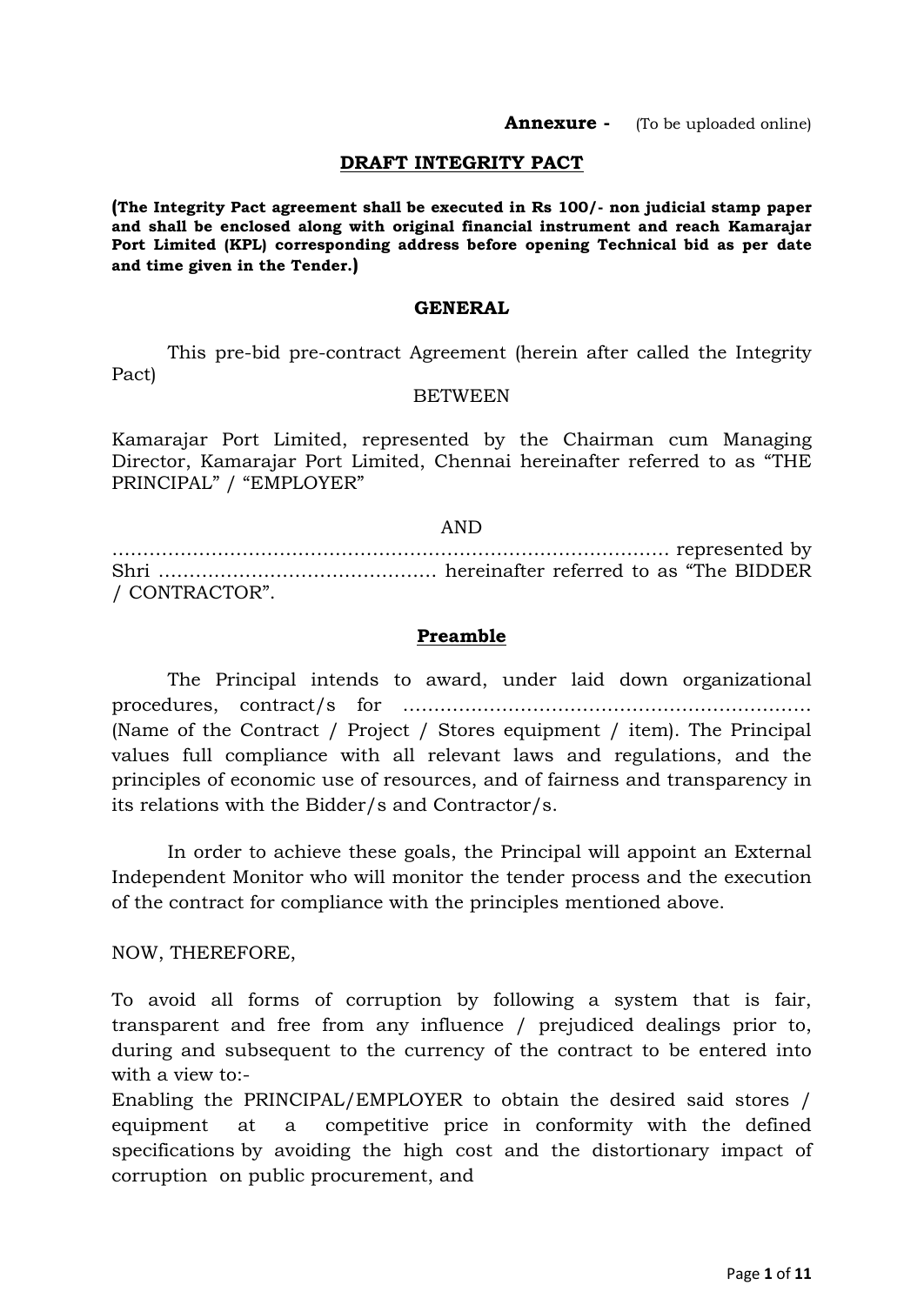Enabling BIDDERs / CONTRACTORs to abstain from bribing or indulging in any corrupt practice in order to secure the contract by providing assurance to them that their competitors will also abstain from bribing and other corrupt practices and the PRINCIPAL/EMPLOYER will commit to prevent corruption, in any form, by its officials by following transparent procedures.

The parties hereto hereby agree to enter into this Integrity Pact and agree as follows:-

# **Commitments of the PRINCIPAL/EMPLOYER**

The PRINCIPAL/EMPLOYER undertakes that no official of the Principal/Employer connected directly or indirectly with the contract, will demand, take a promise for or accept, directly or through intermediaries, any bribe, consideration, gift, reward, favour or any material or immaterial benefit or any other advantage from the BIDDER / CONTRACTOR, either for themselves or for any person, organization or third party related to the contract in exchange for an advantage in the bidding process, bid evaluation, contracting or implementation process related to the contract.

The PRINCIPAL/EMPLOYER will, during the pre-contract stage, treat all BIDDERs / CONTRACTORs alike, and will provide to all BIDDERs / CONTRACTORs the same information and will not provide any such information to any particular BIDDER / CONTRACTOR which could afford an advantage to that particular BIDDER / CONTRACTOR in comparison to other BIDDER / CONTRACTOR and could obtain an advantage in relation to the tender process or the contract execution.

All the officials of the PRINCIPAL/EMPLOYER will report to the Chairman cum Managing Director / Chief Vigilance Officer of Kamarajar Port Limited any attempted or completed breaches of the above commitments as well as any substantial, suspicion of such a breach.

If the PRINCIPAL/EMPLOYER obtains information on the conduct of any of its employees with full and verifiable facts and the same is prima facie found to be correct which is a criminal offence under the Indian Penal Code / Prevention of Corruption Act, or if there be a substantive suspicion in this regard, the Principal will inform its Chief Vigilance Officer and in addition can initiate disciplinary actions.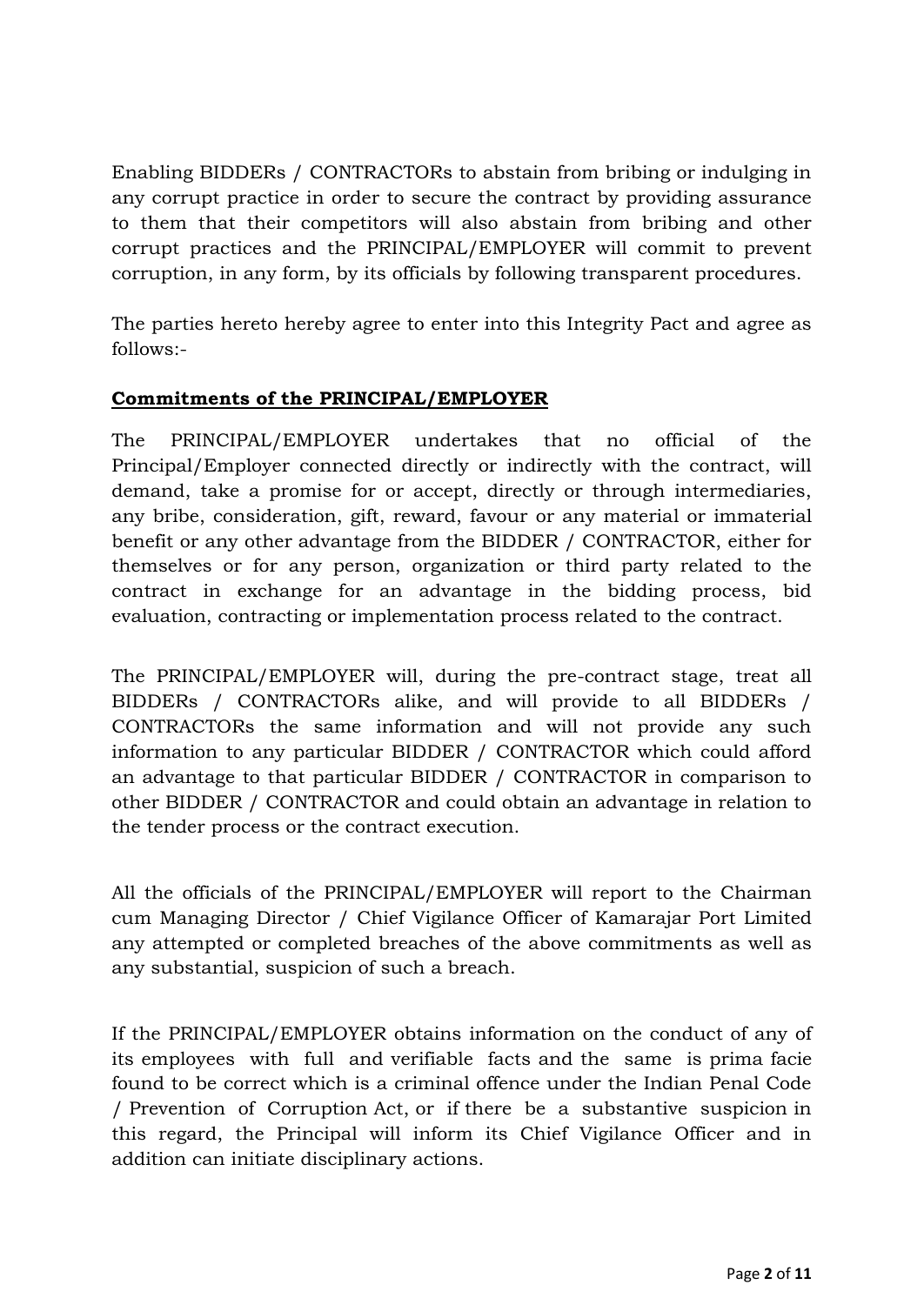### **Commitments of the BIDDER / CONTRACTOR**

The Bidder / Contractor commit himself to take all measures necessary to prevent corruption. He commits himself to observe the following principles during his participation in the tender process and during the post contract stage.

- i. The Bidder /Contractor will not enter with other Bidder / Contractors into any undisclosed agreement or understanding, whether formal or informal. This applies in particular to prices, specifications, certifications, subsidiary contracts, submission or non-submission of bids or any other actions to restrict competitiveness or to introduce cartelization in the bidding process.
- ii. The Bidder/Contractor will not commit any offence under the Indian Penal Code, 1860 / Prevention of Corruption Act, 1988 further the Bidder / Contractor will not use improperly, for purposes of competition or personal gain, or pass on to others, any information or document provided by the Principal as part of the business relationship, regarding plans, technical proposals and business details, including information contained or transmitted electronically.
- iii. The Bidder / Contractor will not offer, directly or through intermediaries, any bribe, gift, consideration, reward, favour, any material or immaterial benefit or any other advantage, commission, fees, brokerage or inducement to any official of the Principal/Employer, connected directly or indirectly with the bidding process, or to any person, organization or third party related to the contract in exchange for any advantage in the bidding, evaluation, contracting and implementation of the contract.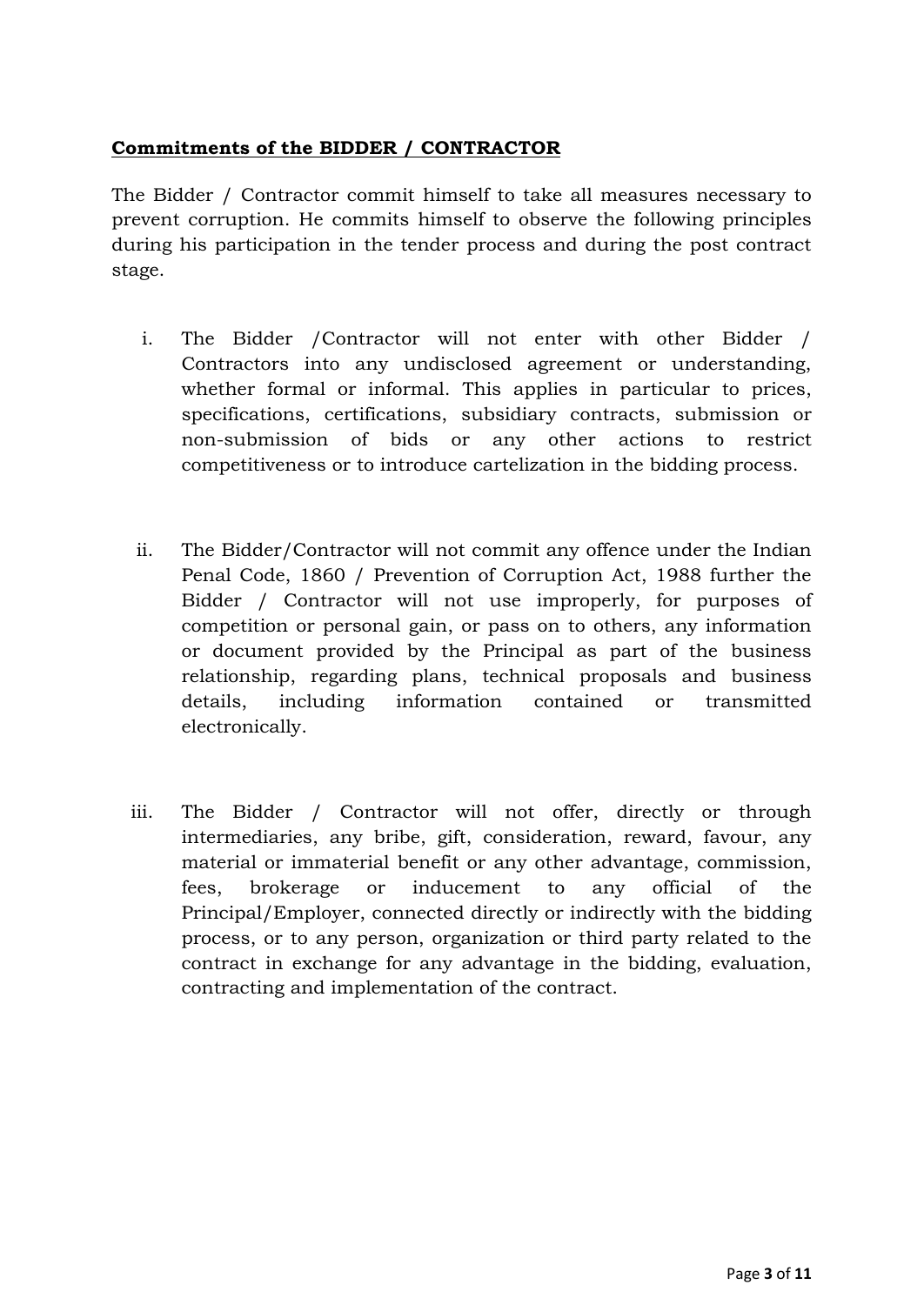- iv. The Bidder/Contractor further undertakes that it has not given, offered or promised to give directly or indirect any bribe, gift, consideration, reward, favour, any material or immaterial benefit or any other advantage, commission, fees, brokerage or inducement to any official of the Principal/Employer or otherwise in procuring the Contract or forbearing to do or having done any act in relation to the obtaining or execution of the contract or any other contract with the Principal for showing or forbearing to show favour or disfavour to any person in relation to the contract or any other contract with the Principal.
- v. The Bidder / Contractor of foreign origin shall disclose the name and address of the Agents /representatives in India, if any. Similarly the Bidder/Contractor of Indian Nationality shall furnish the name and address of the foreign principals, if any.
- vi. Bidder / Contractors shall disclose the payments to be made by them to agents or any other intermediary, in connection with this bid/contract.
- vii. The Bidder / Contractor further confirms and declares to the Principal/ Employer that the Bidder / Contractor is the original manufacturer/integrator/ authorized government sponsored export entity of the stores and has not engaged any individual or firm or company whether Indian or foreign to intercede, facilitate or in any way to recommend to the Principal/Employer or any of its functionaries, whether officially or unofficially to the award of the contract to the Bidder / Contractor, nor has any amount been paid, promised or intended to be paid to any such individual, firm or company in respect of any such intercession, facilitation or recommendation.
- viii. The Bidder / Contractor, either while presenting the bid or during pre-contract negotiations or before signing the contract, shall disclose any payments he has made, is committed to or intends to make to officials of the Principal/Employer or their family members, agents, brokers or any other intermediaries in connection with the contract and the details of services agreed upon for such payments.
	- ix. The Bidder / Contractor will not collude with other parties interested in the contract to impair the transparency, fairness and progress of the bidding process, bid evaluation, contracting and implementation of the contract.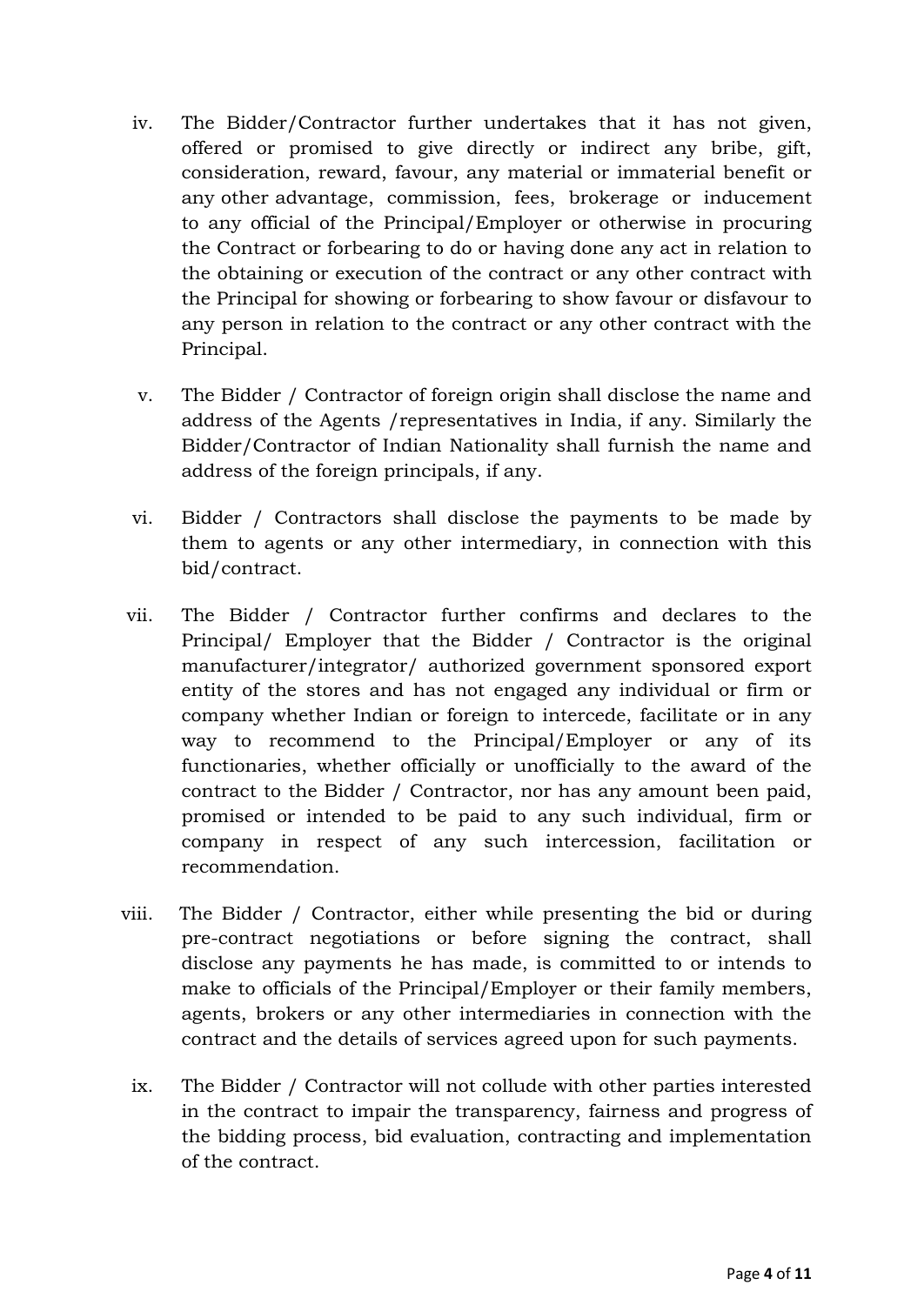- x. The Bidder / Contractor will not accept any advantage in exchange for any corrupt practice, unfair means and illegal activities.
- xi. The Bidder / Contractor shall not use improperly, for purposes of competition or personal gain, or pass on to others, any information provided by the Principal/Employer as part of the business relationship, regarding plans, technical proposals and business details, including information contained in any electronic data carrier. The Bidder / Contractor also undertakes to exercise due and adequate care lest any such information is divulged.
- xii. The Bidder / Contractor commits to refrain from giving any complaint directly or through any other manner without supporting it with full and verifiable facts.
- xiii. The Bidder / Contractor will not instigate third persons to commit offences outlined above or be an accessory to such offences.
- xiv. If the Bidder/Contractor or any employee of the Bidder/Contractor or any person acting on behalf of the Bidder/Contractor, either directly or indirectly, is a relative of any of the officers of the Principal/Employer, or alternatively, if any relative of an officer of the Principal/Employer has financial interest / stake in the Bidder / Contractor's firm, the same shall be disclosed by the Bidder / Contractor at the time of filing of tender. The term "relative" for this purpose would be as defined in Section 6 of the Companies Act 1956.
- xv. The Bidder / Contractor shall not lend to or borrow any money from or enter into any monetary dealings or transactions, directly or indirectly, with any employee of the Principal/Employer.

## **Previous Transgression**

The Bidder / Contractor declares that no previous transgression occurred in the last three years immediately before signing of this Integrity Pact, with any other company in any country in respect of any corrupt practices envisaged hereunder or with any Public Sector Enterprises in India or any Government Department in India that could justify Bidder / Contractor's exclusion from the tender process. If the Bidder / Contractor makes incorrect statement on this subject, the Bidder / Contractor can be disqualified from the tender process or the contract, if already awarded, can be terminated for such reason.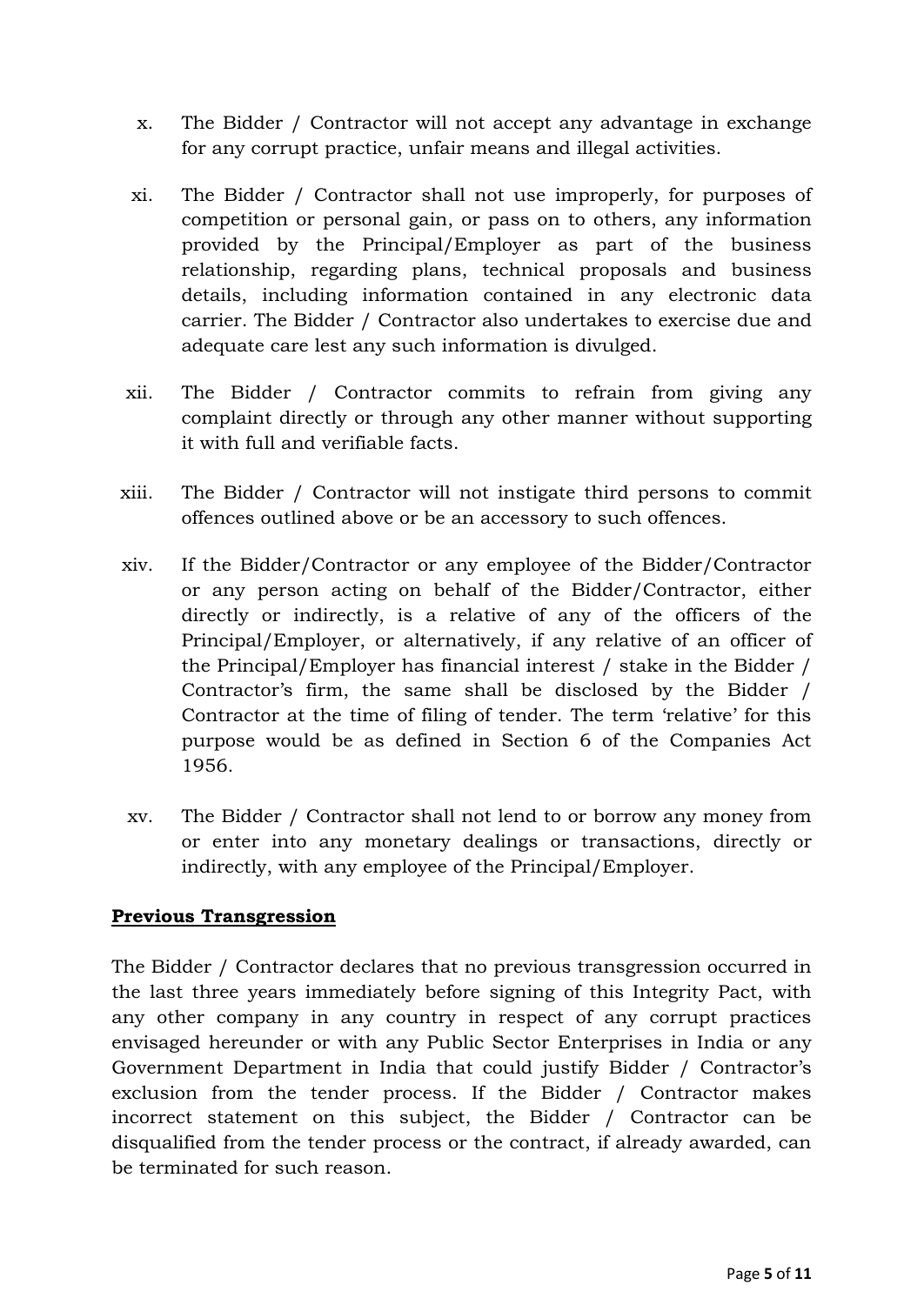### **Sanction for Violations**

Any breach of the aforesaid provisions by the Bidder / Contractor or any one employed by it or acting on its behalf (whether with or without the knowledge of the Bidder / Contractor shall entitle the Principal / Employer to take all or any one of the following actions, wherever required:-

- (i) To immediately call off the pre contract negotiations without assigning any reason or giving any compensation to the BIDDER / CONTRACTOR, However, the proceedings with the other BIDDER / CONTRACTOR (s) would continue.
- (ii) The Earnest Money Deposit (in pre-contract stage) and / or Security Deposit / Performance Bond (after the contract is signed) shall stand forfeited either fully or partially, as decided by the PRINCIPAL/EMPLOYER and the PRINCIPAL/EMPLOYER shall not be required to assign any reason therefore.
- (iii) To immediately cancel the contract, if already signed, without giving any compensation to the BIDDER / CONTRACTOR.
- (iv) To recover all sums already paid by the PRINCIPAL/EMPLOYER, and in case of an Indian BIDDER / CONTRACTOR with interest thereon at 2% higher than the prevailing Prime Lending Rate of State Bank of India , while in case of a BIDDER / CONTRACTOR from a country other than India with interest thereon at 2% higher than the LIBOR. If any outstanding payment is due to the BIDDER / CONTRACTOR from the PRINCIPAL/EMPLOYER in connection with any other contract for any other stores, such outstanding payment could also be utilized to recover the aforesaid sum and interest.
- (v) To encash the advance bank guarantee and performance bond / warranty bond, if furnished by the BIDDER / CONTRACTOR, in order to recover the payments, already made by the PRINCIPAL/EMPLOYER, along with interest.
- (vi) To cancel all or any other Contracts with the BIDDER / CONTRACTOR. The BIDDER / CONTRACTOR shall be liable to pay compensation for any loss or damage to the PRINCIPAL/EMPLOYER resulting from such cancellation/ rescission and the PRINCIPAL/EMPLOYER shall be entitled to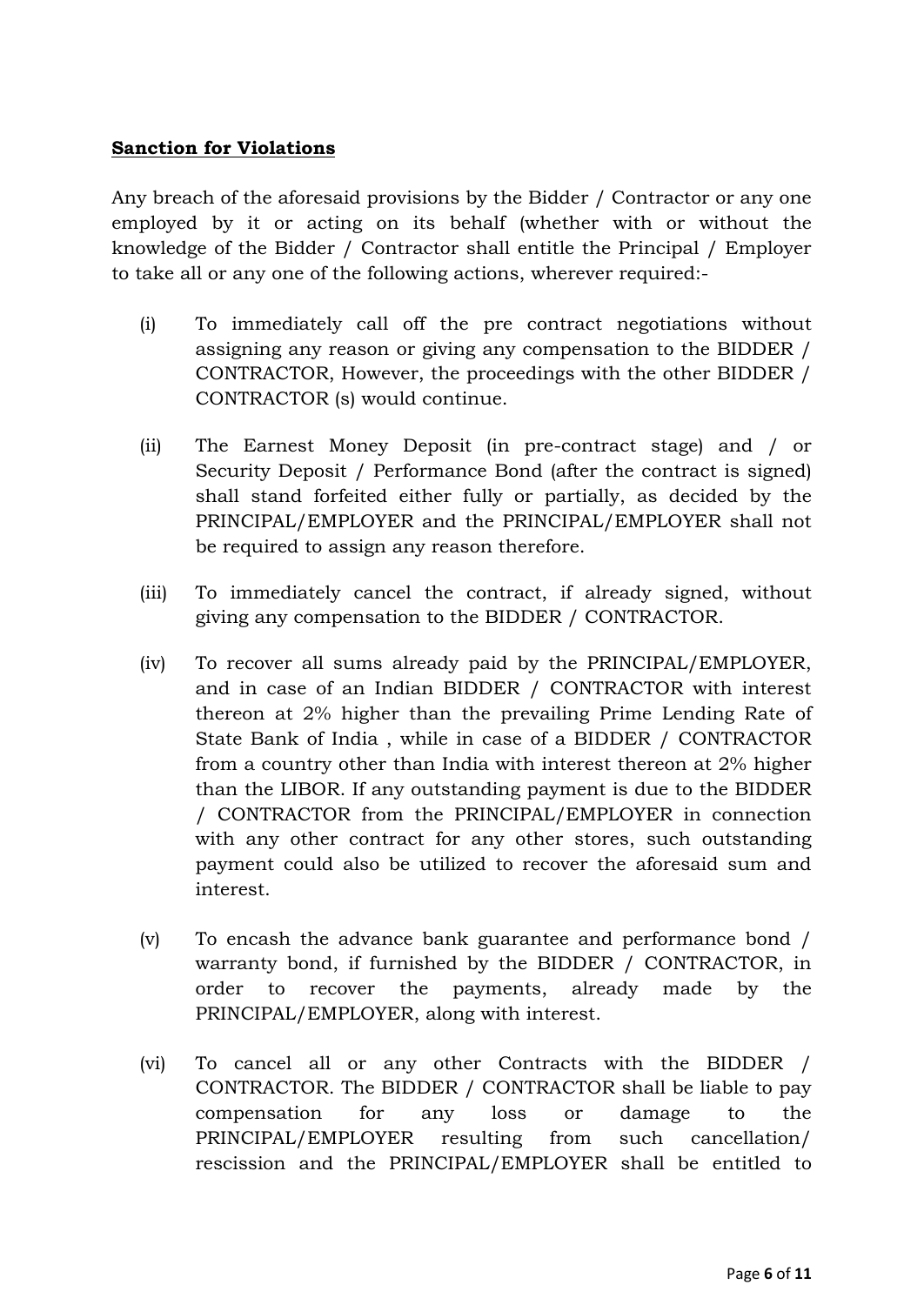deduct the amount so payable from the money(s) due to the BIDDER / CONTRACTOR.

- (vii) To debar the BIDDER / CONTRACTOR from participating in future bidding processes of the Principal for a minimum period of five years, which may be further extended at the discretion of the PRINCIPAL/EMPLOYER.
- (viii) To recover all sums paid in violation of this Pact by BIDDER/CONTRACTOR(s) to any middleman or agent or broker with a view to securing the contract.
- (ix) In cases where irrecoverable Letters of Credit have been received in respect of any contract signed by the PRINCIPAL/EMPLOYER with the BIDDER / CONTRACTOR, the same shall not be opened.
- (x) Forfeiture of Performance Bond in case of a decision by the PRINCIPAL/EMPLOYER to forfeit the same without assigning any reason for imposing sanction for violation of this pact.
- (xi) The Bidder / Contractor accepts and undertakes to respect and uphold the Principal"s absolute right to resort to and impose such exclusion and further accepts and undertakes not to challenge or question such exclusion on any ground, including the lack of any hearing before the decision to resort to such exclusion is taken. This undertaking is given freely and after obtaining independent legal advice.
- (xii) If the Bidder / Contractor can prove that he has restored /recouped the damage caused by him and has installed a suitable corruption prevention system, in such a case, it will be discretion of the Principal to revoke the exclusion prematurely.
- (xiii) The PRINCIPAL/EMPLOYER will be entitled to take all or any of the actions mentioned at Para (i) to (xii) above of this Pact also on the Commission by the BIDDER / CONTRACTOR or any one employed by it or acting on its behalf (whether with or without the knowledge of the BIDDER / CONTRACTOR), of an offence as defined in Chapter IX of the Indian Penal code, 1860 or Prevention of corruption Act, 1988 or any other statute enacted for prevention of corruption.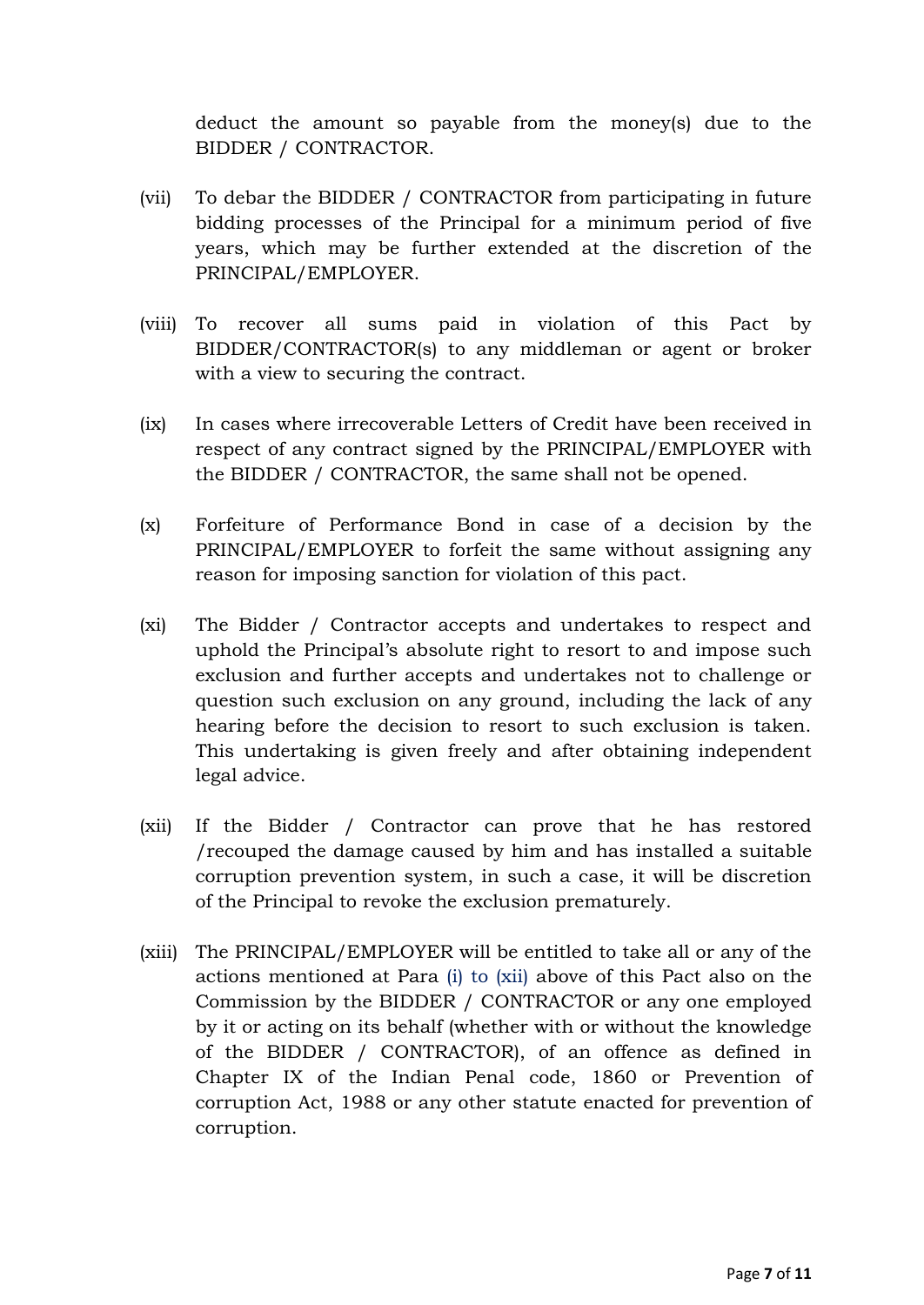(xiv) The decision of the PRINCIPAL / EMPLOYER to the effect that a breach of the provisions of this Pact has been committed by the BIDDER / CONTRACTOR shall be final and conclusive on the BIDDER / CONTRACTOR. However, the BIDDER / CONTRACTOR can approach the Independent Monitor (s) appointed for the purposes of this Pact.

## **Fall Clause**

The BIDDER / CONTRACTOR undertakes that it has not supplied / is not supplying similar product / systems or subsystems at a price lower than that offered in the present bid in respect of any other Ministry / Department of the Govt. of India or PSU and if it is found at any stage that similar product / systems or subsystems was supplied by the BIDDER / CONTRACTOR to the Principal at a lower price, then that very price, with due allowance for elapsed time, will be applicable to the present case and the difference in the cost would be refunded by the BIDDER / CONTRACTOR to the PRINCIPAL / EMPLOYER, if the contract has already been concluded.

### **Independent Monitors**

The Principal/Employer has appointed two Independent External Monitors (hereinafter referred to as Monitors)

## **1. Shri Velayutham Venkatachalam, IAS (Retired)**

House No:92 Ramnagar North Extension, 6th Main Road, Velachery, Chennai – 600 042.

#### **2. Er. T.Govindarajan,**

No. 5/5/, Saraswathy Nagar, Behind CSI Church, Kovaiputhur, Coimbatore – 641 402.

(a) The task of the Monitors shall be to review independently and objectively, whether and to what extent the parties comply with the obligations under this Pact.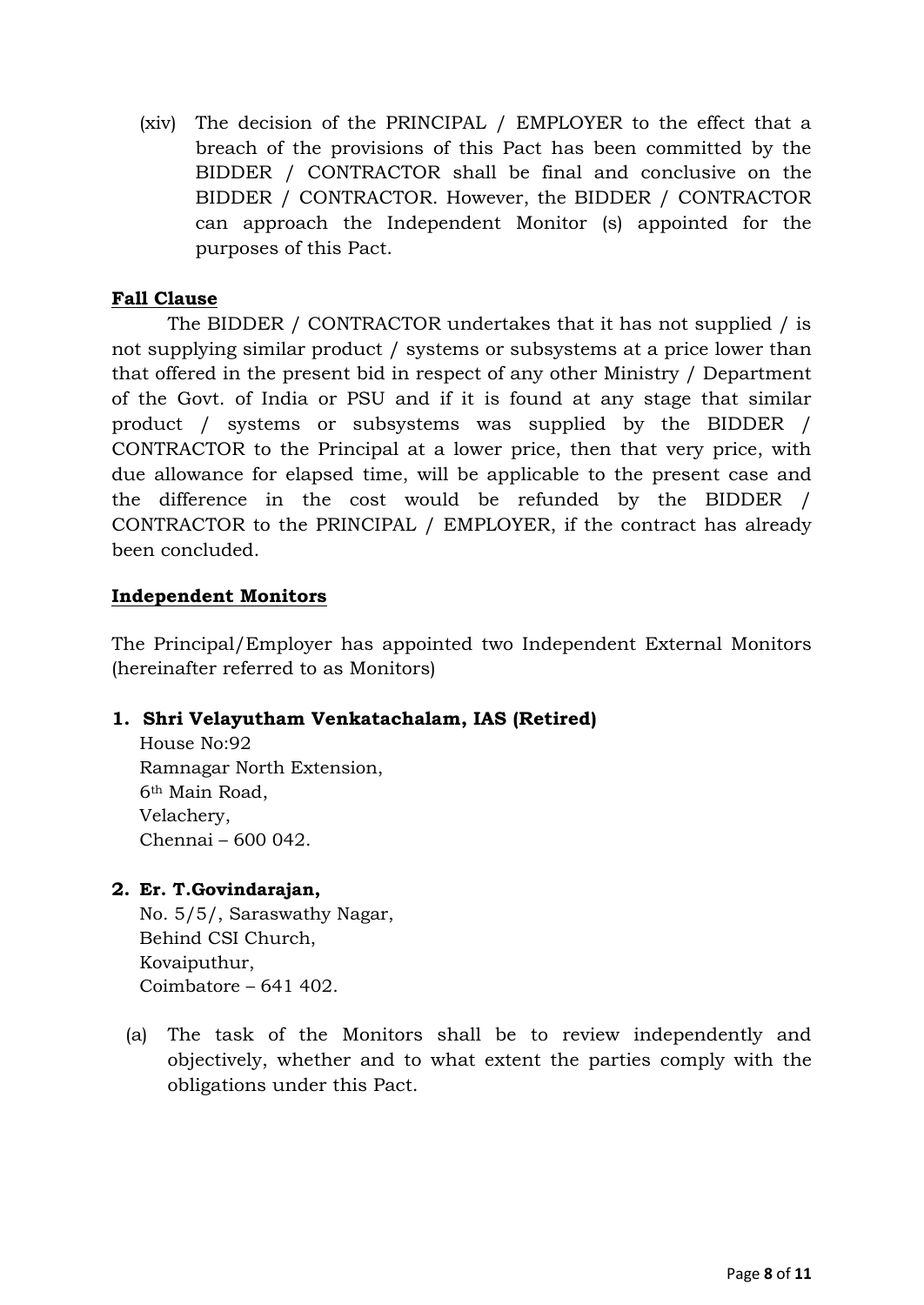- (b) The Monitors shall not be subject to instructions by the representatives of the parties and perform their functions neutrally and independently.
- (c) Both the parties accept that the Monitors have the right to access all the documents relating to the project / procurement, including minutes of meetings.
- (d) As soon as the Monitor notices, or has reason to believe, a violation of this pact, he will so inform the authority designated by the Principal and the Chief Vigilance Officer of Kamarajar Port Limited.
- (e) The BIDDER / CONTRACTOR(s) accepts that the Monitor has the right to access without restriction to all Project documentation of the PRINCIPAL including that provided by the BIDDER / CONTRACTOR. The BIDDER / CONTRACTOR will also grant the Monitor, upon his request and demonstration of a valid interest unrestricted and unconditional access to his project documentation. The same is applicable to Subcontractors. The Monitor shall be under contractual obligation to treat the information and documents of the Bidder / Contractor / Subcontractor(s) with confidentiality.
- (f) The Principal / Employer will provide to the Monitor sufficient information about all meetings among the parties related to the Project provided such meetings could have an impact on the contractual relations between the Principal and the Contractor. The parties offer to the Monitor, the option to participate in such meetings.
- (g) The Monitor will submit a written report to the designated Authority of Principal / Employer / Chief Vigilance Officer of Kamarajar Port Limited within 8 to 10 weeks from the date of reference or intimation to him by the Principal / Employer / Bidder / Contractor and should the occasion arise, submit proposals for correcting problematic situation.
- (h) As soon as the Monitor notices, or believes to notice, a violation of this agreement, he will so inform the Management of the Principal and request the Management to discontinue or to take corrective action, or to take other relevant action. The Monitor can in this regard submit non-binding recommendations. Beyond this, the Monitor has no right to demand from the parties that they act in a specific manner, refrain from action or tolerate action.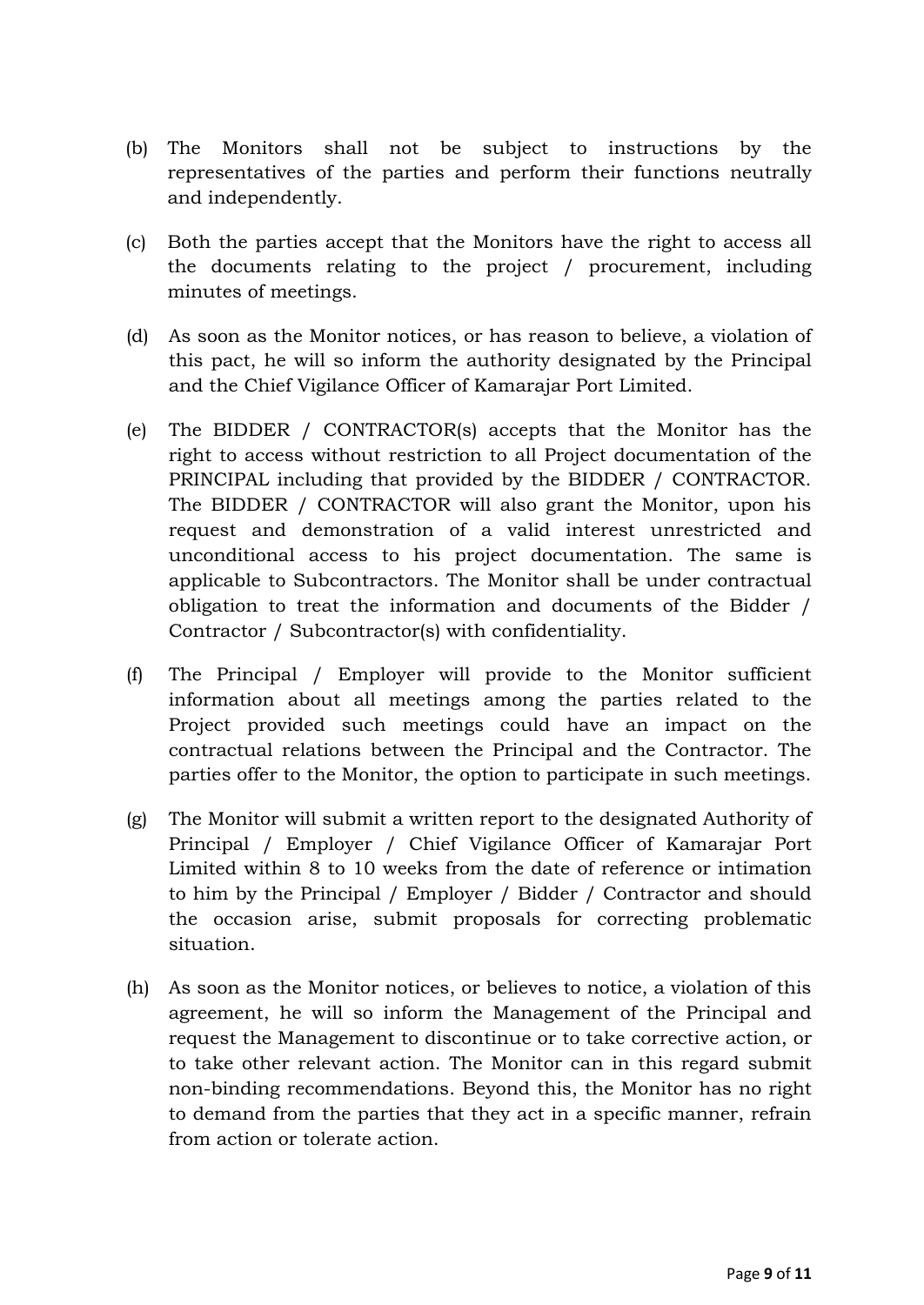- (i) If the Monitor has reported to the Principal substantiated suspicion of an offence under the Indian Penal Code, 1860 / Prevention of Corruption Act,1988 and the Principal / Employer has not, within reasonable time, taken visible action to proceed against such offence or reported to the Chief Vigilance Officer, the Monitor may also transmit this information directly to the Central Vigilance Commissioner, Government of India.
- (j) The word "Monitor" would include both singular and plural.

### **Facilitation of Investigation**

In case of any allegation of violation of any provisions of this Pact or payment of commission, the PRINCIPAL / EMPLOYER or its agencies shall be entitled to examine all the documents including the Books of Accounts of the BIDDER / CONTRACTOR and the BIDDER / CONTRACTOR shall provide necessary information and documents in English and shall extend all possible help for the Purpose of such examination.

#### **Other Provisions**

Changes and supplements as well as termination notices need to be made in writing. Side agreements have not been made.

If the Contractor is a partnership or a consortium, this agreement must be signed by all partners or consortium members.

#### **Law and Place of Jurisdiction**

This Pact is subject to Indian Law. The place of performance and jurisdiction is the seat of the PRINCIPAL / EMPLOYER.

#### **Other Legal Actions**

The actions stipulated in this Integrity Pact are without prejudice to any other legal action that may follow in accordance with the provisions of the extant law in force relating to any civil or criminal proceedings.

#### **Validity**

The validity of this Integrity Pact shall be from date of its signing and extend upto 5 years or the complete execution of the contract to the satisfaction of both the PRINCIPAL and the Bidder / Contractor including warranty period whichever is later. In case Bidder / Contractor is unsuccessful, this Integrity Pact shall expire after six months from the date of the signing of the contract.

If any claim is made/lodged during this time, the same shall be binding and continue to be valid despite the lapse of this pact as specified above, unless it is discharged/determined by the Kamarajar Port Limited.